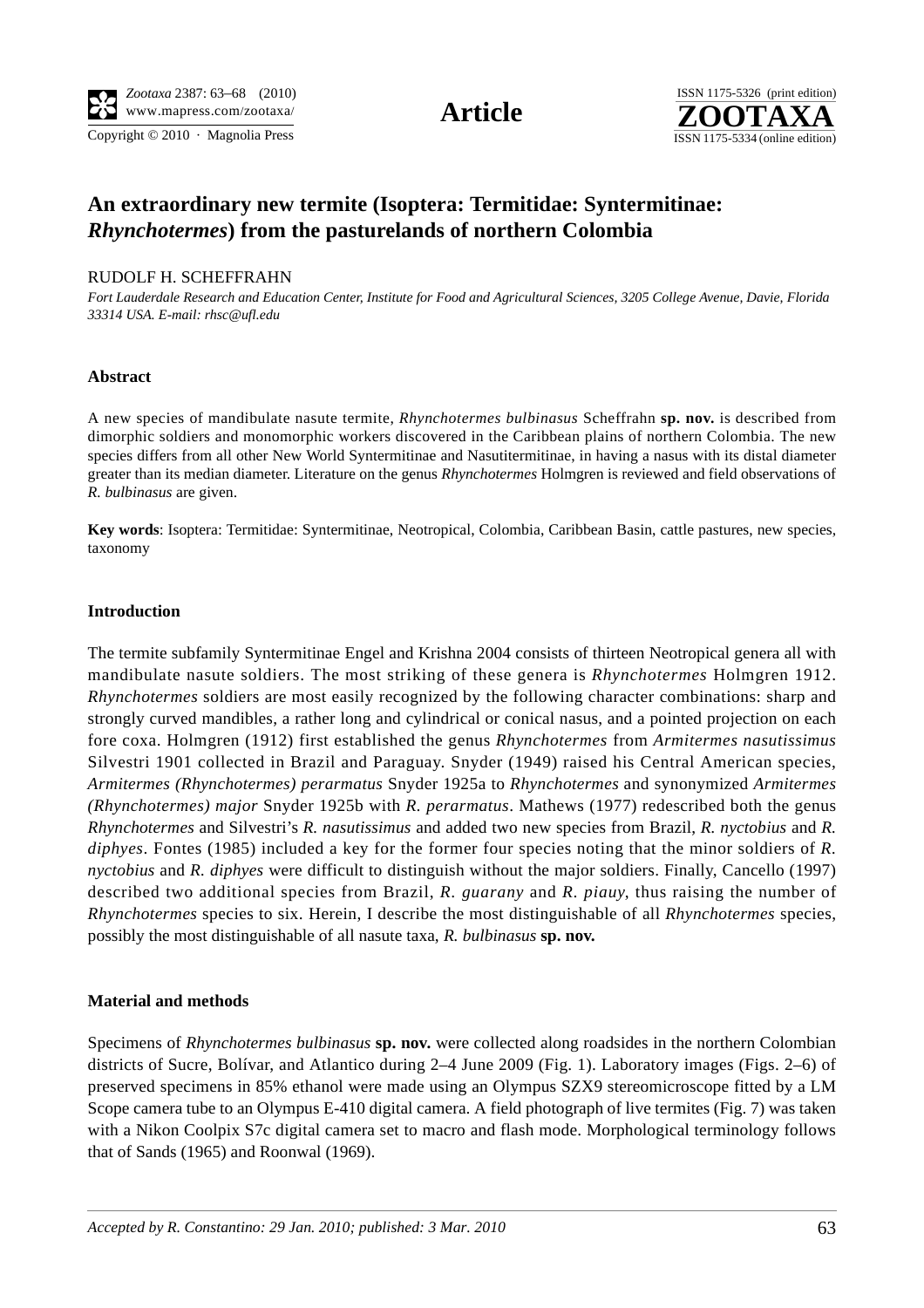

**FIGURE 1.** Known distribution of *Rhynchotermes bulbinasus*, **sp. nov.** Red circles are survey sites where *R. bulbinasus* was collected. Blue circles represent survey sites were termites were collected but where *R. bulbinasus* was not found.

# *Rhynchotermes bulbinasus* **Scheffrahn sp. nov. (Figs. 2–6)**

# **Description. Imago**: unknown

**Soldier (Figs. 2**–**4)**. Dimorphic; both soldier forms nearly identical except for relative proportions. Major and minor soldier ratios approximately equal in foraging groups collected. Head capsule orange or ferruginous orange except darker at base of nasus. Inflated apical portion of nasus concolorous with or lighter than head capsule and much lighter than its base. Noticeable range of head capsule pigmentation among soldiers with small proportions orange-yellow or chestnut brown.

Head capsule hemispherical. Nasus projecting well beyond mandibles; basal one-third narrow, gradually increasing in diameter beyond 1/3 length to a maximum at about 2/3 length, then gradually decreasing at tip to less than basal diameter. Diameter of nasus at 2/3 length about 50% greater than narrowest basal diameter. Nasus hollow, thickness of outer wall even. Nasus circular in cross-section throughout. Pilosity of head capsule marked by two longer setae and usually six shorter setae, spaced bilaterally; longer setae on vertex above plane of nasus, shorter setae below plane of nasus. Nasus without setae.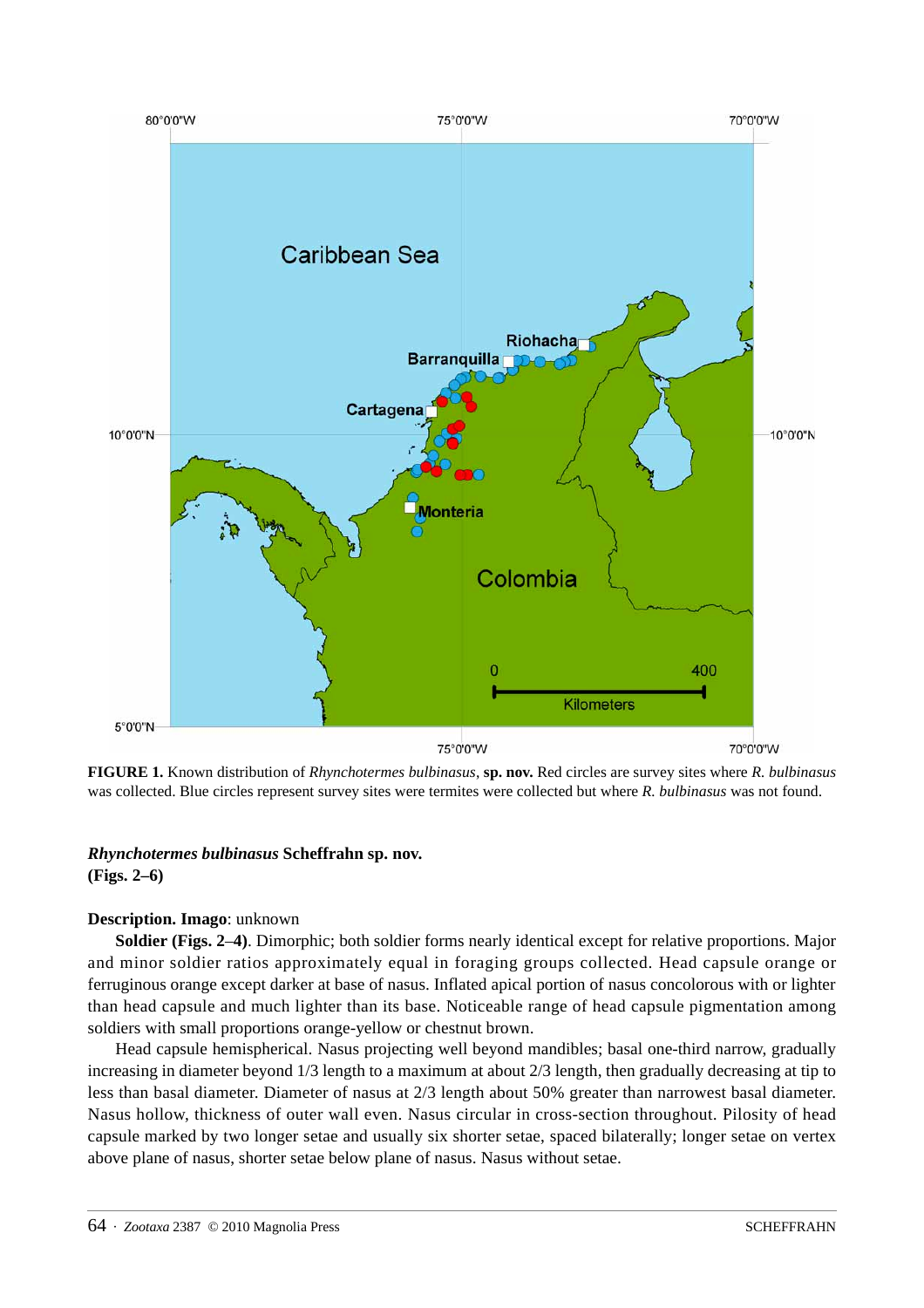

**FIGURES 2–5**. *Rhynchotermes bulbinasus*, **sp. nov.** 2, dorsal habitus of minor (top) and major soldiers (bar = 1 mm); 3, lateral view of minor soldier; arrow points to process on fore  $\cos a$  (bar = 1 mm); 4, ventral view of head of minor soldier  $(bar = 0.5$  mm); 5, dorsal and lateral habitus of mature workers  $(bar = 1$  mm).

Mandibles curved  $\sim 160-190^\circ$  with greatest curvature beyond marginal tooth. Mandibles narrowing beyond marginal teeth. Marginal teeth exceptionally long and narrow; apical and marginal teeth extremely thin and sharp. When completely closed, mandibles do not superimpose but close further, overlapping near marginal teeth. Antennae very long, nearly twice the length of the nasus; 14 articles, 2<3>4<5=6. Process on fore coxa narrowly triangular, sharp, and projecting forward. All legs long; hind legs longest.

Anterior lobe of pronotum with steep upturn giving appearance of dark notches on each side; posterior emarginate. Meso- and metanotum with two lateral tubercles; tergites also with smaller, less sclerotized lateral tubercles arranged in a row along tergum.

Major soldier ( $n = 9$ , 3 each from paratype colonies; mean $\pm SD$  (range) in mm): head length with nasus 2.02±0.084 (1.93–2.20); maximum head width 0.96±0.067 (0.89–1.09); left mandible maximum length 0.79 $\pm$ 0.035 (0.74–0.84); nasus length 1.19 $\pm$ 0.054 (1.11–1.26); nasus width at narrowest basal diameter 0.14 $\pm$ 0.011 (0.12–0.15); nasus width at widest apical diameter 0.20 $\pm$ 0.014 (0.17–0.22); maximum pronotum width  $0.57\pm0.032$  (0.52–0.62); fore tibia length  $1.02\pm0.048$  (0.96–1.11); hind tibia length  $1.26\pm0.041$  (1.21– 1.36).

Minor soldier:  $(n = 9, 3 \text{ each from partype colonies; mean \pm SD (range) in mm)}$ : head length with nasus 1.84±0.068 (1.74–1.93); maximum head width 0.84±0.070 (0.75–0.99); left mandible maximum length 0.72 $\pm$ 0.058 (0.64–0.81); nasus length 1.11 $\pm$ 0.030 (1.06–1.16); nasus width at narrowest basal diameter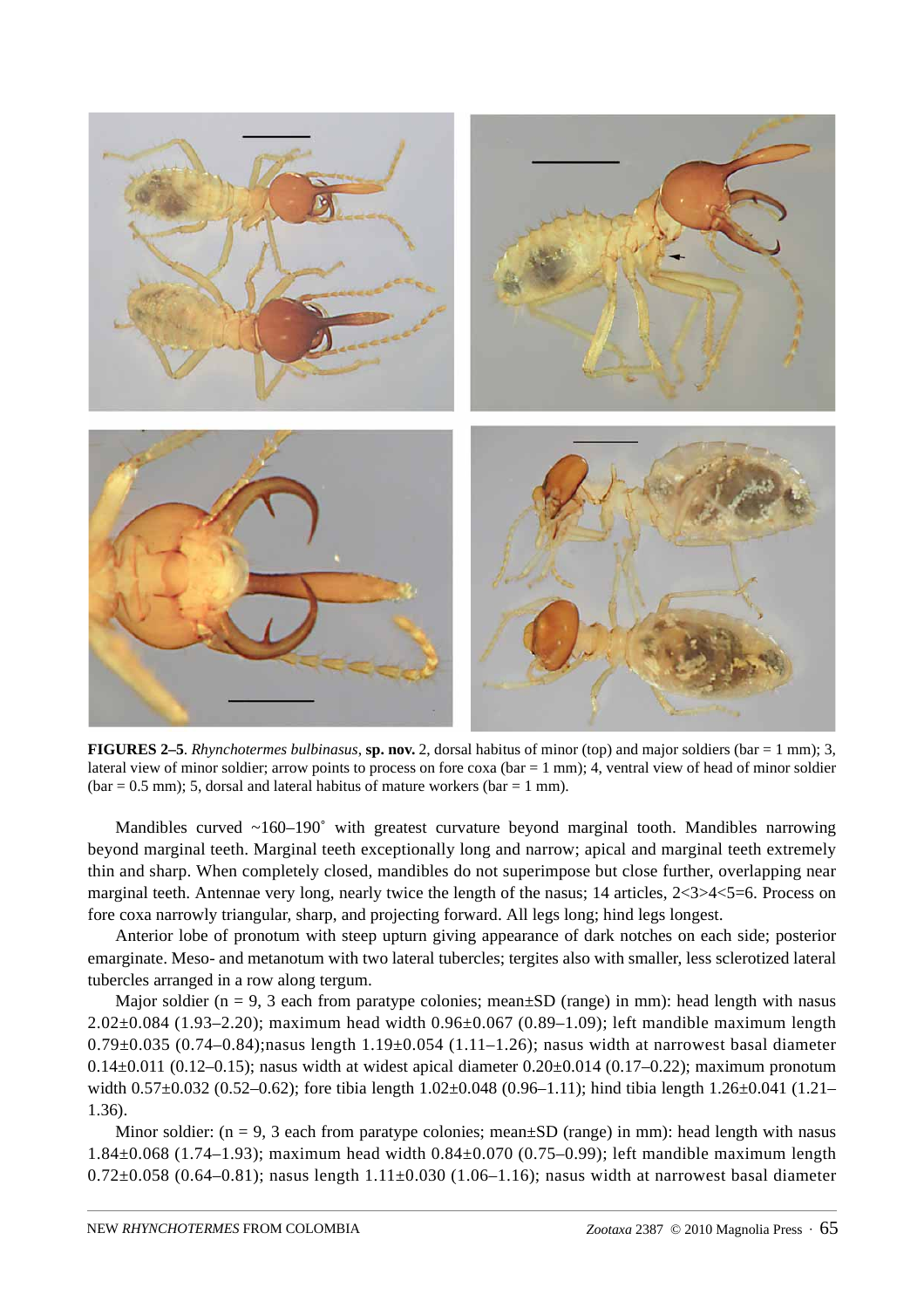0.12±0.0081 (0.10–0.12); nasus width at widest apical diameter 0.18±0.012 (0.16–0.20); maximum pronotum width 0.51±0.016 (0.48–0.53); fore tibia length 0.98±0.026 (0.93–1.01); hind tibia length 1.16±0.025 (1.14– 1.21).

**Worker (Figs. 5**–**6).** Monomorphic, slightly larger than soldiers. Head capsule ferruginous orange but with noticeable range of pigmentation from orange-yellow or chestnut brown. Head capsule with about eight longer setae and a few shorter setae evenly spaced; two longer pairs visible in lateral view. Antennae with 14 articles 2<3>4=5. Forecoxa with pointed rise in anterior margin. Enteric valve weakly armed, transition between P1 and P3 defined primarily by constriction of cuticular lining of P2; enteric valve contains three weakly defined pads, each with 12–16 very small triangulate spines. Worker maximum head width ( $n = 9, 3$ ) each from 3 paratype colonies; mean±SD (range): 1.11mm±0.031 (1.06–1.15).



**FIGURE 6.** Enteric valve lining of *R. bulbinasus*, **sp. nov.** worker. Single enteric valve pad on left (bar = 0.05 mm), entire valve on right ( $bar = 0.2$  mm).

**Diagnosis.** *Spatulitermes coolingi* Coaton 1971 (Nasutitermitinae), a monotypic genus, is the only nasute termite species in the world other than *R. bulbinasus*, that I am aware of, that has a basally constricted nasus. Unlike *R. bulbinasus*, the nasus base in the non-mandibulate *S. coolingi*, in the dorsal aspect, is only slightly narrower at about one fifth of its length than at its widest distal point. In Coaton's 1971 lateral drawing of the *S. coolingi* soldier head, there is no constriction, suggesting that the nasus is constricted laterally (*R. bulbinasus* constricted dorsoventrally and laterally) suggestive of an oval, laterally compressed, cross section.

To include *R. bulbinasus*, the key to *Rhynchotermes* by Fontes (1985) would require the addition of a new opening couplet that divides the genus by nasus shape: bulbous for *R. bulbinasus*, cylindrical for *R. perarmatus*, and conical for the remaining species separated in the second couplet.

**Material Examined.** Holotype: major soldier, Buenavista (9.31454, -75.02857), Departamento de Sucre, Colombia, 2 June 2009, elev. 113 m, under cow dung with many other soldiers and workers, J. Chase, col. (UF code CO-270). Three paratype colonies from Buenavista and Sincelejo (Depto. Sucre, CO-270 and CO-294 respectively), and E. Arjona (Depto. Bolívar, CO-366). The type and paratypes are deposited in the University of Florida Termite Collection (Ft. Lauderdale Research and Education Center, Fort Lauderdale, Florida). Additional paratypes will be deposited in the Florida Collection of Arthropods (Florida Department of Agriculture and Consumer Services, Division of Plant Industry, Gainesville, Florida), and the Arthropod Collection of the Instituto Alexander von Humboldt, Villa de Leyva, Boyac, Colombia. All samples of *R. bulbinasus* were collected at 4–408 m elevation from the following 11 localities in Colombia's Caribbean lowlands (Fig. 1): Lomas La Querella (9.31634, -74.90079), 2JUNE09; Buenavista (9.31454, -75.02857), 2JUNE09; Sincelejo (9.37762, -75.43309), 2JUNE09; Coveñas (9.45451, -75.61294), 2JUNE09; E. Arjona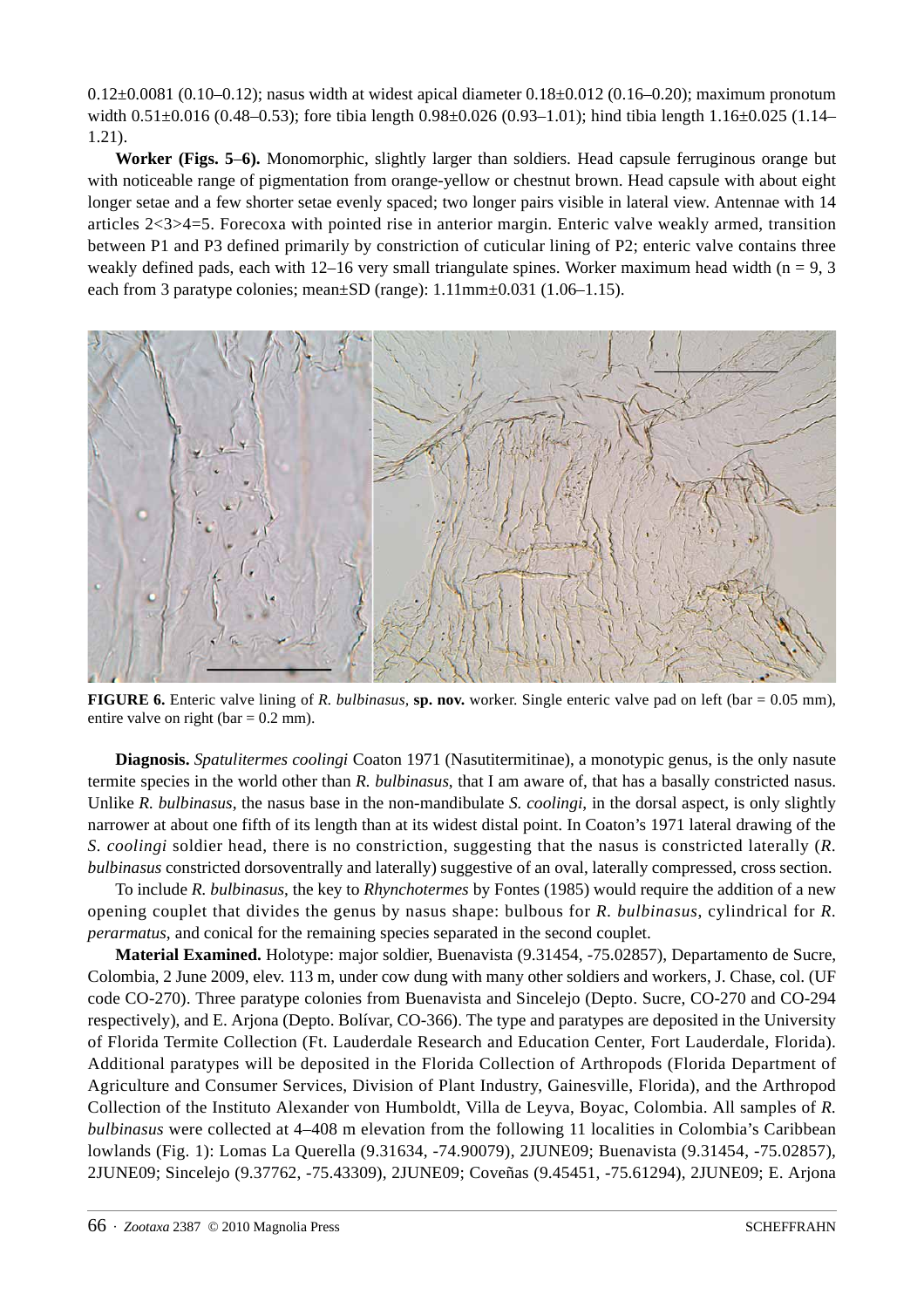(10.09793, -75.15652) 3JUNE09; N.W. San Jacinto (9.86610, -75.15836) 3JUNE09; N.W. San Jacinto loc. 2 (9.85384, -75.15276) 3JUNE09; Cienega e Ortiz (10.15187, -75.04366) 3JUNE09; Salamina (10.48548, - 74.84011) 3JUNE09; Sabanalurga (10.64813, -74.91391) 4JUNE09; Clemencia (10.57234, -75.33540) 4JUNE09. All samples collected by the author and those mentioned in the acknowledgments.



**FIGURE 7.** *In situ* image of *R. bulbinasus*, **sp. nov.** soldiers and workers on open soil surface about 4 hours after sunrise. Notice high stance and position of stationary soldiers as they guard moving workers in the background.

**Etymology.** This species is named for the striking shape of the soldiers' nasus (further complemented by its bicoloration).

**Biology.** All colony samples of *R. bulbinasus* were collected in cattle pastures, pasture boundary vegetation, and marginal disturbed grazed vegetation adjacent to pastures. These pasturelands are dominated by *Amitermes foreli* Wasmann which builds conical earthen mounds. Some species of *Heterotermes, Microcerotermes*, and *Nasutitermes*, common in disturbed habitats, are also sympatric with *R. bulbinasus*. The abundance of *R. bulbinasus* in pasturelands suggests that populations of this species are well suited, and may even be flourishing in cleared and cattle-grazed areas. This may be the first new termite species immediately field-confirmed by digital macrophotography.

Foraging groups of *R. bulbinasus* were collected under aged cow dung on which they were feeding or under stones that covered underground galleries. In one case, *R. bulbinasus* was inhabiting an abandoned mound of *A. foreli*. This habit of *Rhynchotermes* colonizing the nest of another termite species was also noted by Cancello (1997). Where leaf litter was present, diurnal open foraging was observed. One large column of foragers was seen emerging from a hole on the soil surface that was covered with an arcade about 1.5-cm wide and 15-cm long. The foraging workers crawled into the open air at the end of the arcade to gather pieces of litter and then return into the arcade entrace. Stationary soldiers guarded the trail of workers. Soldiers were positioned in an exceptionally tall stance with mandibles completely opened (Fig. 7). When disturbed, soldiers emitted a very viscous and sticky defensive secretion which covered the bulbous portion of the nasus. When soldiers were aspirated and transferred to a Petri dish for photography, debris was observed adhering to their nasi. Unlike that of *Nasutitermes*, the *R. bulbinasus* secretion does not eject from the nasus nor does it dissolve in the preserving ethanol. The disturbance and comingling caused by termite collection and preservation resulted in soldiers biting workers, each other, and species collected together (usually soldierless termites). The sharp mandibles easily penetrated head capsules of nest mates and heterospecifics as seen in preserved material.